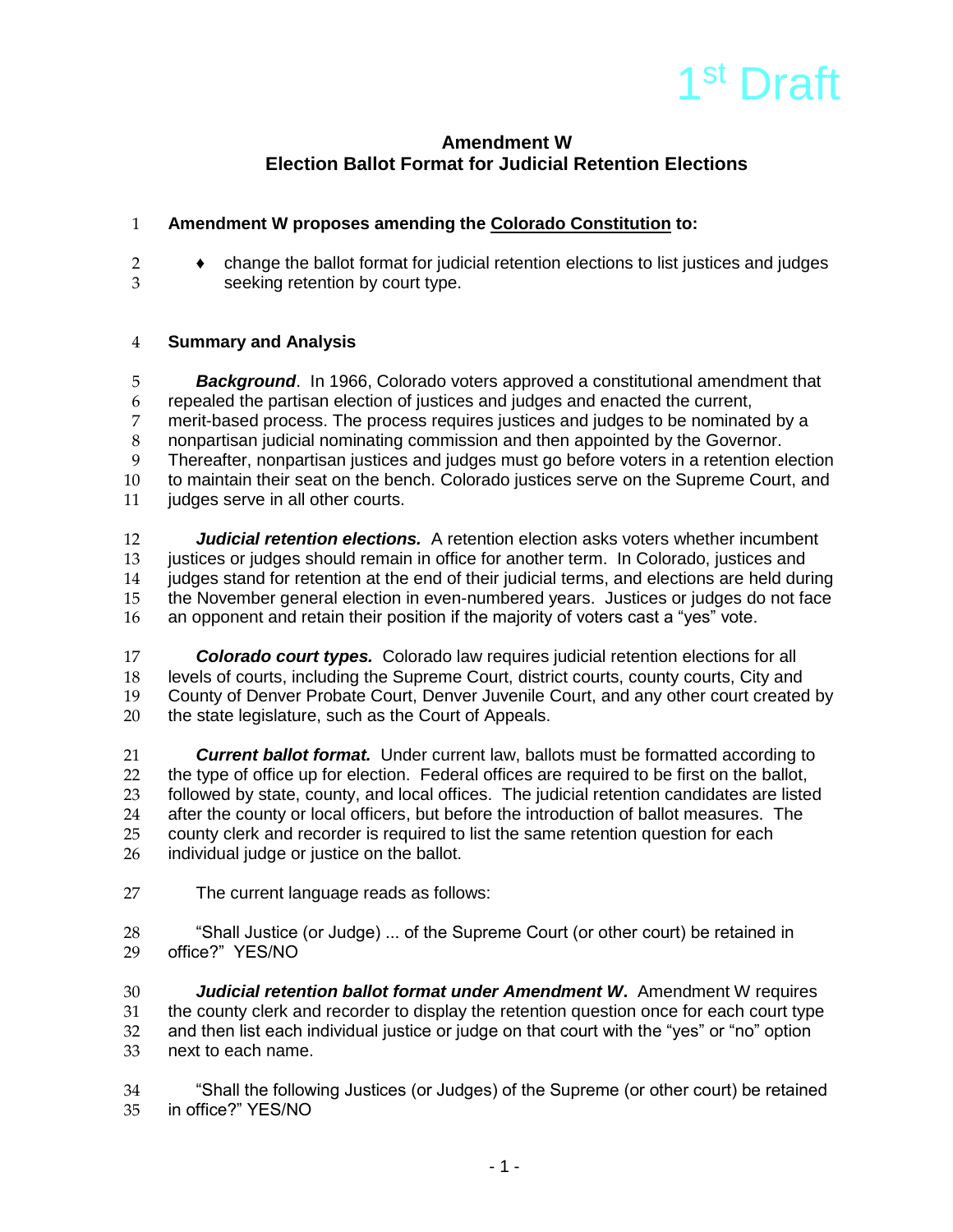# 1<sup>st</sup> Draft

es name)

es name res"  $\subset$ 

◯

 $\bigcirc$ 

 $\bigcirc$ 

No ◯

No  $\bigcirc$ 

No ⌒

No  $\subset$ 

 $\subset$ 

- 1 Figure 1 shows a sample judicial retention ballot both under current law and
- 2 Amendment W.
- 

## 3 **Figure 1. Sample Judicial Retention Ballots**

Sample Ballot Under Current Law Sample Ballot Under Amendment W

| <b>State Offices</b>                                                                      |                               |                                                                                                                                | <b>Judicial Retention</b>                                                                                                       |  |
|-------------------------------------------------------------------------------------------|-------------------------------|--------------------------------------------------------------------------------------------------------------------------------|---------------------------------------------------------------------------------------------------------------------------------|--|
| Colorado Supreme Court Justice<br>(Vote Yes or No)                                        |                               |                                                                                                                                | Shall the following Justices of the Colorado<br>Supreme Court be retained in office?<br>(Vote "Yes" or "No" for each Justices n |  |
| Shall Justice Robert Smith of the Colorado<br>Supreme Court be retained in<br>office?     | Yes $\subset$<br>No $\subset$ | Robert Smith                                                                                                                   | Yes<br>No                                                                                                                       |  |
| Colorado Court of Appeals Judge                                                           | (Vote Yes or No)              | Shall the following Judges of the Colorado<br>Court of Appeals be retained in office?<br>(Vote "Yes" or "No" for each Judges n |                                                                                                                                 |  |
| Shall Judge Maria Rodriguez of the Colorado<br>Court of Appeals be retained in<br>office? | Yes $\subset$                 | Maria Rodriguez                                                                                                                | Yes <sup>'</sup><br>No                                                                                                          |  |
| Shall Judge James Johnson of the Colorado Court<br>of Appeals be retained in office?      | No $\subset$                  | James Johnson                                                                                                                  | Yes/Sí<br>No                                                                                                                    |  |
|                                                                                           | Yes $\subset$<br>No $\bigcap$ | Mary Adams                                                                                                                     | Yes<br>No                                                                                                                       |  |
| Shall Judge Mary Adams of the Colorado Court of<br>Appeals be retained in office?         |                               | John Franklin                                                                                                                  | Yes                                                                                                                             |  |
|                                                                                           | Yes $\bigcap$<br>No $\bigcap$ |                                                                                                                                | <b>No</b>                                                                                                                       |  |
| Shall Judge John Franklin of the Colorado Court<br>of Appeals be retained in office?      | Yes $\subset$                 |                                                                                                                                |                                                                                                                                 |  |
|                                                                                           | No.                           |                                                                                                                                |                                                                                                                                 |  |

\*This sample was prepared by the Denver Elections Division. Should Amendment W be adopted by the voters, actual ballots may differ due to County Clerk and Recorder ballot design discretion.

*For information on those issue committees that support or oppose the measures on the ballot at the November 6, 2018, election, go to the Colorado Secretary of State's elections center web site hyperlink for ballot and initiative information:*

*<http://www.sos.state.co.us/pubs/elections/Initiatives/InitiativesHome.html>*

## 4 **Argument For**

5 1) Amendment W helps make the ballot more concise and user-friendly. A 6 well-designed and shorter ballot will allow voters to complete it more efficiently, while<br>7 decreasing the likelihood of voter fatique. A more compact ballot may also save 7 decreasing the likelihood of voter fatigue. A more compact ballot may also save<br>8 counties printing and mailing costs, particularly in more populous counties that el 8 counties printing and mailing costs, particularly in more populous counties that elect<br>9 multiple iustices or judges and counties that are required to print ballots in both 9 multiple justices or judges and counties that are required to print ballots in both

English and Spanish.